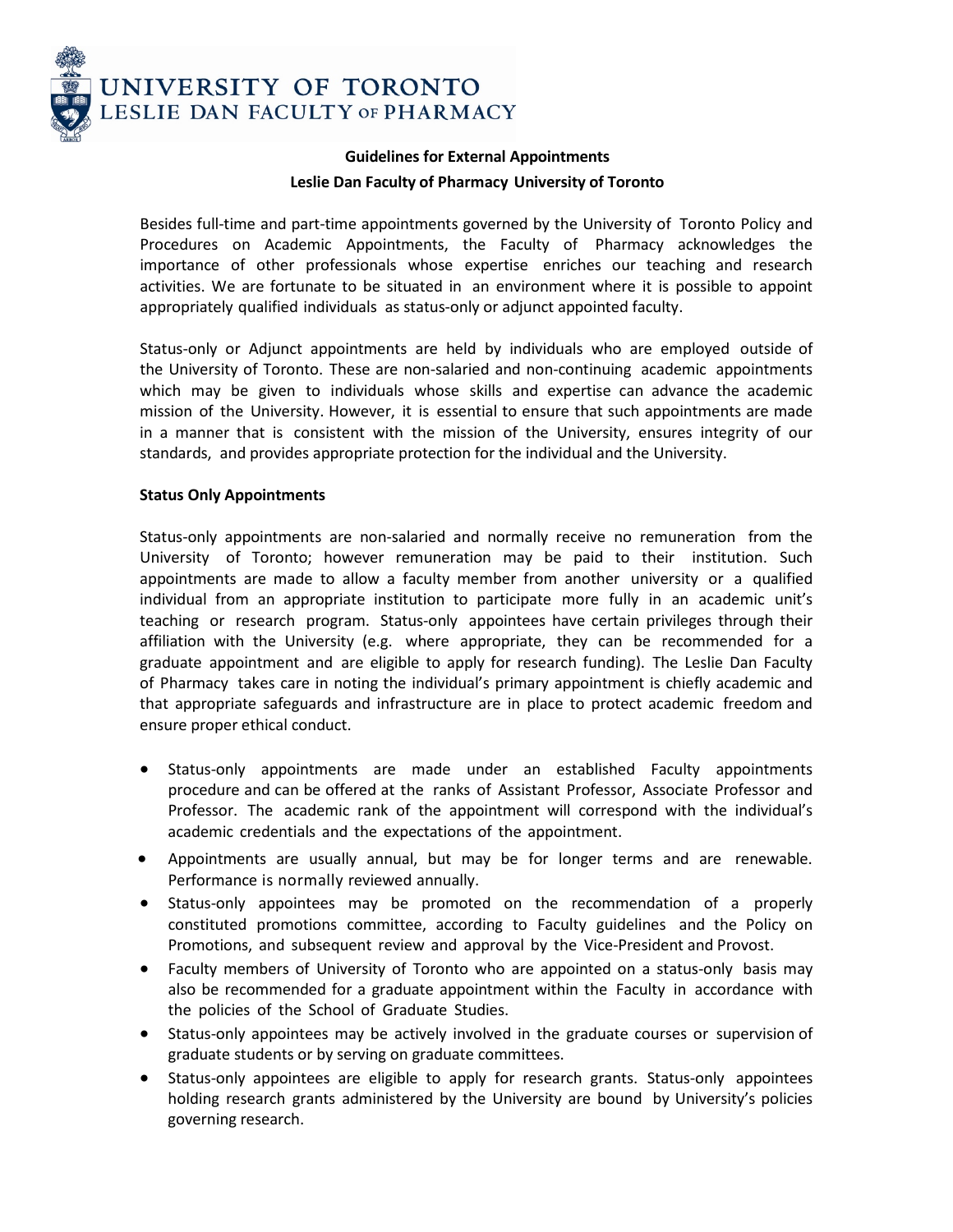- Status-only faculty who teach are bound by all University of Toronto policies governing academic conduct.
- Status-only faculty are expected to acknowledge their affiliation with the Faculty in all publications and scholarly works resulting from the status-only appointment.

#### **Cross-Appointments**

Faculty who hold an academic appointment in another University of Toronto department may hold a Cross-appointment in the Leslie Dan Faculty of Pharmacy. Generally your first academic appointment is your primary appointment and subsequent academic appointments at U of T become 'cross- appointments'.

#### **Adjunct Faculty Appointments**

Individuals employed elsewhere in a position that is not primarily academic in nature, who have special skills or learning of value to the Faculty, and who may provide services for which recognition is desirable, may be appointed as an Adjunct faculty member for a limited term.

Those individuals who have special qualifications and expertise, such as eminent professionals of recognized stature will be appointed at the rank of Adjunct Professor. These appointments are reserved for distinguished individuals of exemplary achievement with whom units expect to have an on-going connection.

Individuals who contribute their skills or experience within teaching programs will be appointed as Adjunct Lecturers.

- Adjunct appointments are made under an established Faculty appointments procedure.
- Adjunct faculty may be remunerated for services. Adjunct faculty may teach credit courses or carry out supervision on a stipend basis or be given an honoraria. In such cases the appropriate policies and procedures governing stipendiary arrangements will apply.
- Appointments are usually annual, but may be for longer terms and are renewable. Performance is normally reviewed annually.
- Adjunct appointments carry no rank; appointments can be made as either Adjunct Professor or Adjunct Lecturer to appropriately acknowledge the contribution the individual will make to the academic mission of the unit.
- Adjunct appointments do not usually involve membership in the School of Graduate Studies and do not give the recipient the rights or privileges of teaching graduate courses or of supervision of graduate students. In special circumstances, adjunct faculty may be appointed to Graduate Departments in accordance with the policies of the School of Graduate Studies.
- Adjunct appointees will not normally hold research grants administered by the University.
- Adjunct faculty who teach are bound by all University of Toronto policies governing academic conduct. Adjunct faculty are expected to acknowledge their affiliation with the Faculty in all publications and scholarly works resulting from the adjunct appointment.